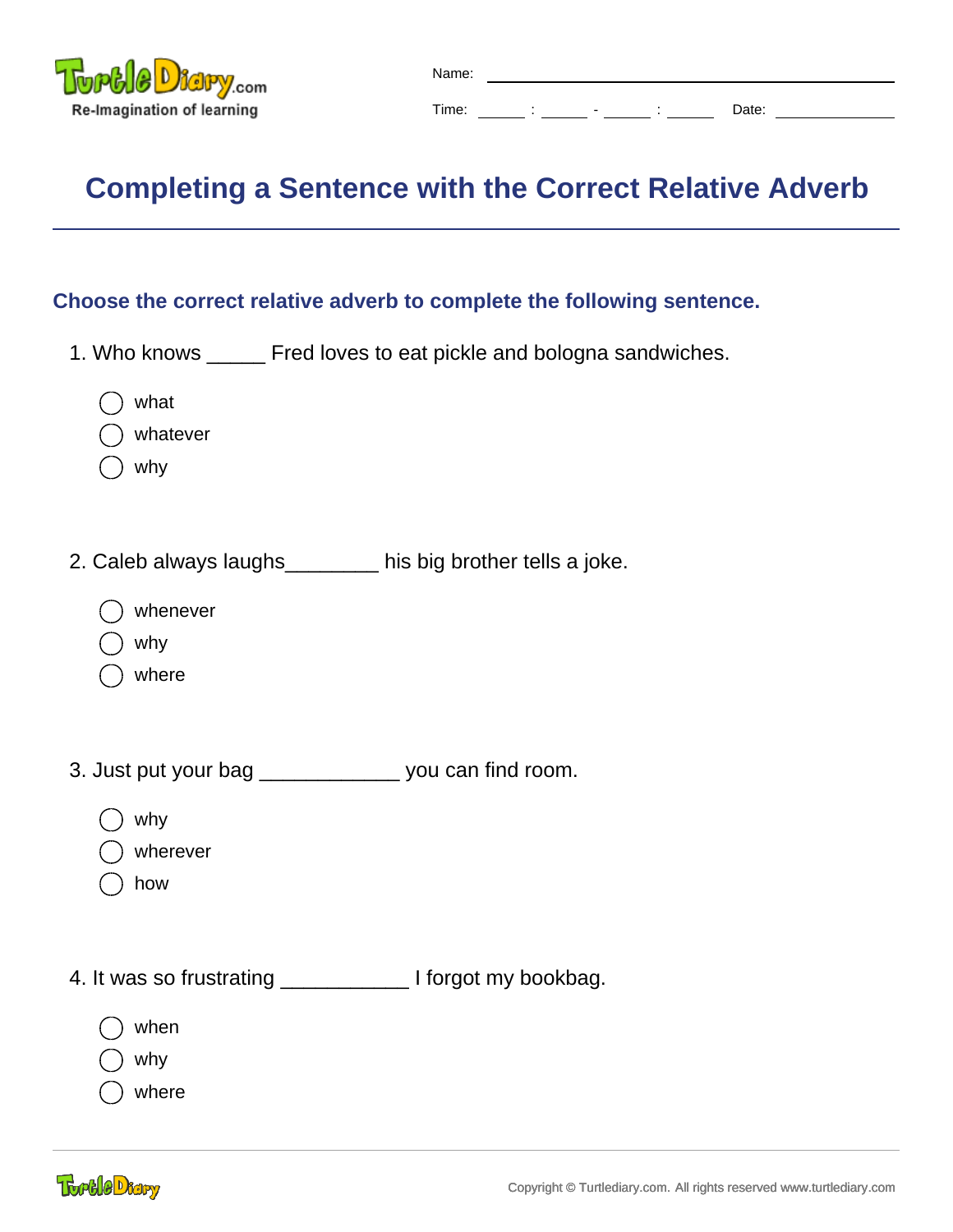- 5. That's the park \_\_\_\_\_\_\_\_\_\_ II like to play basketball.
	- however
	- where
	- wherever
- 6. That is \_\_\_\_\_\_\_\_\_ I am afraid of snakes.
	- when
	- why
	- how
- 7. Bob is ready to eat \_\_\_\_\_\_\_\_\_ there is food.
	- why
	- whenever
	- however
- 8. My dog follows me \_\_\_\_\_\_\_ I go.
	- how
	- why
	- wherever
- 9. Emily makes new friends \_\_\_\_\_\_\_\_ she goes.
	- however
	- why
	- wherever

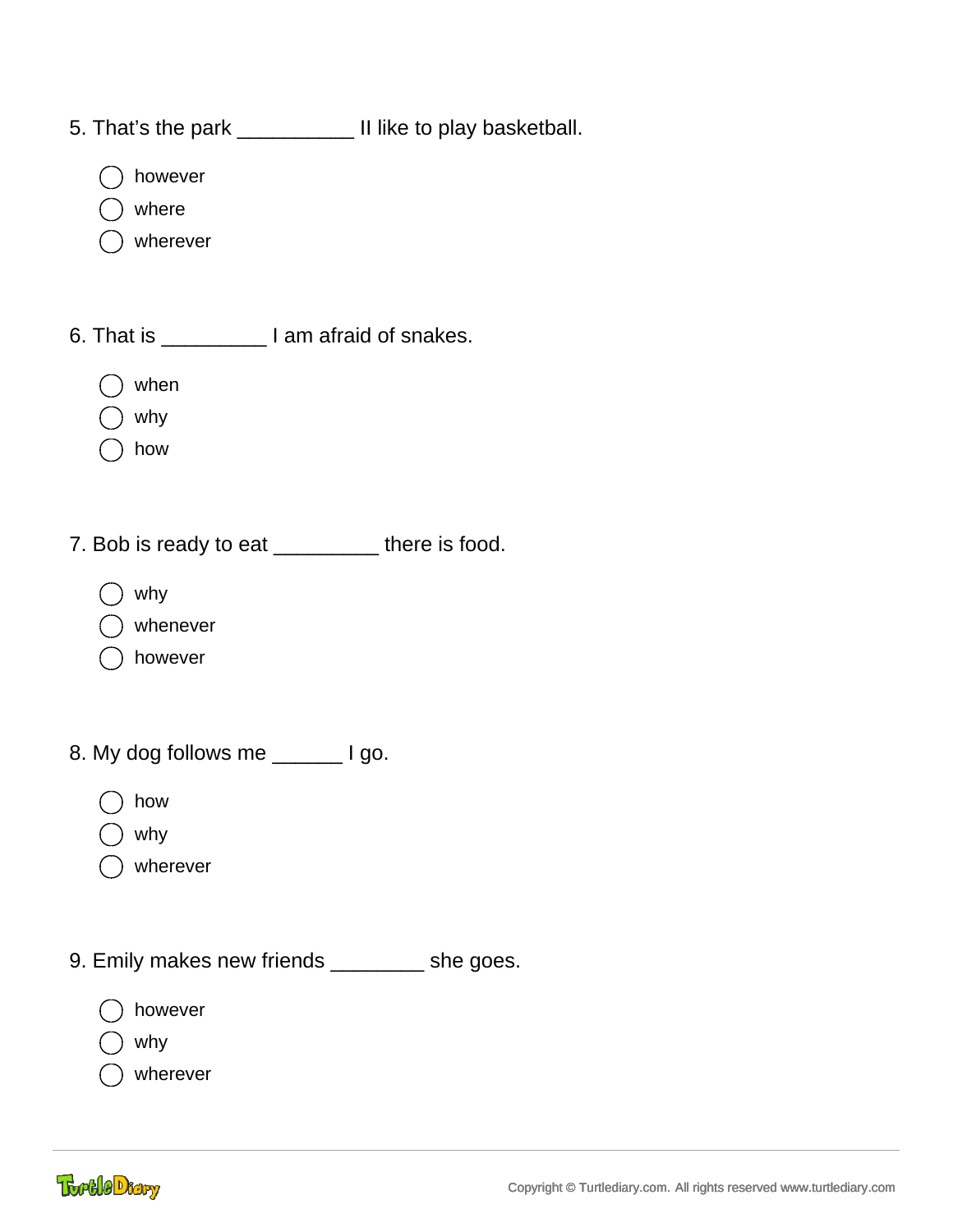10. I like the part of the movie \_\_\_\_\_\_\_\_the dragon chases the knights.

- how
- when
- why
- 11. We don't know \_\_\_\_\_\_ my dog hates birds.
	- when
	- why
	- wherever
- 12. We will all come to the birthday party, we say you have it.
	- how
	- wherever
	- why

13. My baby brother cries \_\_\_\_\_\_\_ he is hungry.

- however
- where
- whenever

14. My love for reading is \_\_\_\_\_\_\_ I want to be an author when I grow up.

- when
- why
- how